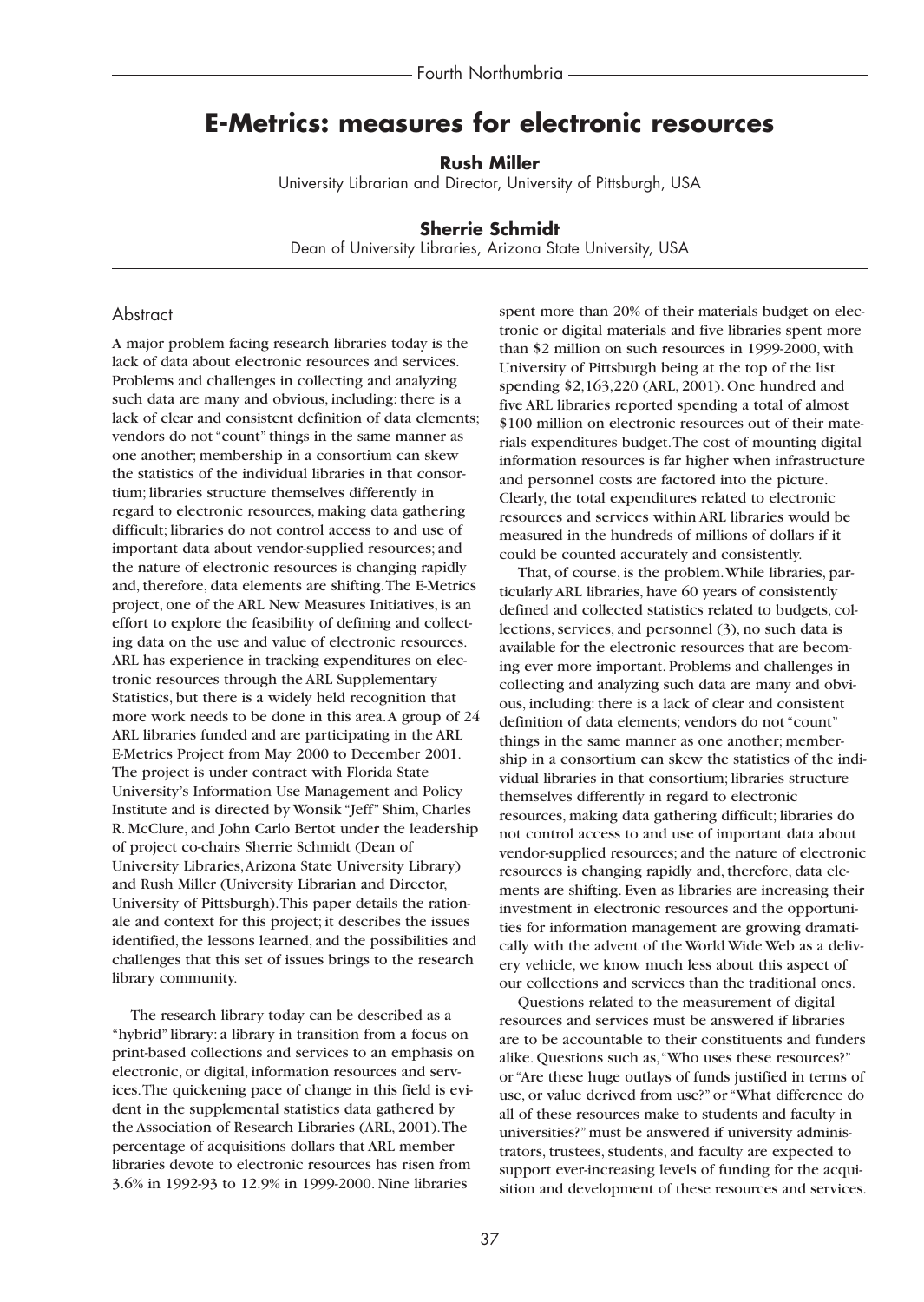#### Fourth Northumbria

Just as important is the need for reliable measures in order to make sound decisions about the acquisition or de-acquisition of electronic resources, selection of what to digitize, and development of criteria and benchmarks that can be communicated to stakeholders.

ARL has been concerned with performance measurement issues since the 1990s (Blixrud and Kyrillidou, 2001).The ARL Statistics and Measurement Committee and the ARL Leadership and Management Committee launched the New Measures Initiative in January 1999, following a retreat held in Tuscon.The New Measures Initiative arises from two challenges facing research libraries: first, the need to demonstrate the impact research libraries have on areas of interest to their host institutions; and second, the need to respond to pressure to maximize resources through cost containment and reallocation, which in turn requires the identification of "best practices"(1). Coming out of the Tucson retreat, several representatives wrote white papers in areas of acknowledged interest (Baker; Franklin and Nitecki; Presser; Gargill et al; Kobulnicky and Stoffle; Deiss).Those attending the retreat addressed a set of questions regarding the data needed to describe research libraries in today's environment, the need for new measures, and the means by which useful data and measurement tools could be developed.The retreat participants recognized that "any new measures must (a) be consistent with organizational missions, goals, and objective; (b) be integrated with an institution's program review; (c) balance customer, stakeholder, and employee interests and needs; (d) establish accountability; and (e) include the collection and use of reliable and valid data"(Blixrud, 2001).

During 1999, the library leaders engaged in this set of activities decided that it was not enough to simply frame the issues—research libraries needed to move into testing new methods and experimenting with specific projects.With limited resources and many ideas to test and implement, a variety of projects have emerged as outlined in the annual ARL Activities Report (ARL, 1999-2001).There are five major projects that are being pursued within the Association under the aegis of New Measures.These are: [1] an investigation into higher education outcomes assessment, with an examination of both learning outcomes (Smith, 2000) and research outcomes; [2] measurement of library service quality (Cook et al); [3] cost studies; [4] interlibrary loan and document delivery investigation; and [5] an examination of measures for networked statistics and electronic resources (2).

The examination of measures for networked statistics and electronic resources has evolved into the ARL E-Metrics Project.The E-Metrics Project began in February 2000 at a retreat in Scottsdale,Arizona, attended by representatives from 36 ARL libraries.This retreat focused on the challenges involved in measuring the commitment to and impact of electronic

resources and services in ARL libraries. Due to his extensive funded research in this area (McClure, 2000; Bertot et al, 2000; Bertot and McClure, 2000),ARL employed a consultant for the meeting—Dr. Charles McClure, Francis Eppes Professor and Director of the Information Management Use and Policy Institute at the School of Information Studies at Florida State University. Rush Miller, Hillman University Librarian at the University of Pittsburgh, and Sherrie Schmidt, Dean of Libraries at Arizona State University, agreed to serve as project co-chairs. Martha Kyrillidou, Senior Program Officer for Statistics and Measurement, staffs the project for ARL. Susan Jurrow served as facilitator for the retreat.

The Scottsdale retreat was essential for defining the scope of a project to be undertaken, since the project was to be self-funded as well as self-managed by libraries willing to put forth a significant commitment of money and staff time. Prior to the meeting, attendees were asked to submit answers to questions about their efforts to measure the impact of electronic services and resources and their decision-making process related to these materials.Also, some attendees provided examples of the statistics they were collecting; these examples reflected the lack of consistency in current practices, as well as the lack of adequate data provided by vendors.After a full day of intensive discussions, a project began to take shape.The group identified four major areas that should be explored in the project:

- 1. Study of users and uses.
- 2. Cost and benefit analysis.
- 3. Study of staff impact and needs.
- 4. Engagement with information providers and their usage data services.

The project co-chairs worked with McClure and his staff to develop a project prospectus (McClure). In the meantime, the level of commitment in terms of the number of ARL libraries electing to participate in this project doubled initial expectations, for a total of 24 libraries agreeing to support and participate in the project:

- University of Alberta
- Arizona State University
- Auburn University
- University of Chicago
- University of Connecticut
- Cornell University
- University of Illinois-Chicago
- University of Manitoba
- University of Maryland-College Park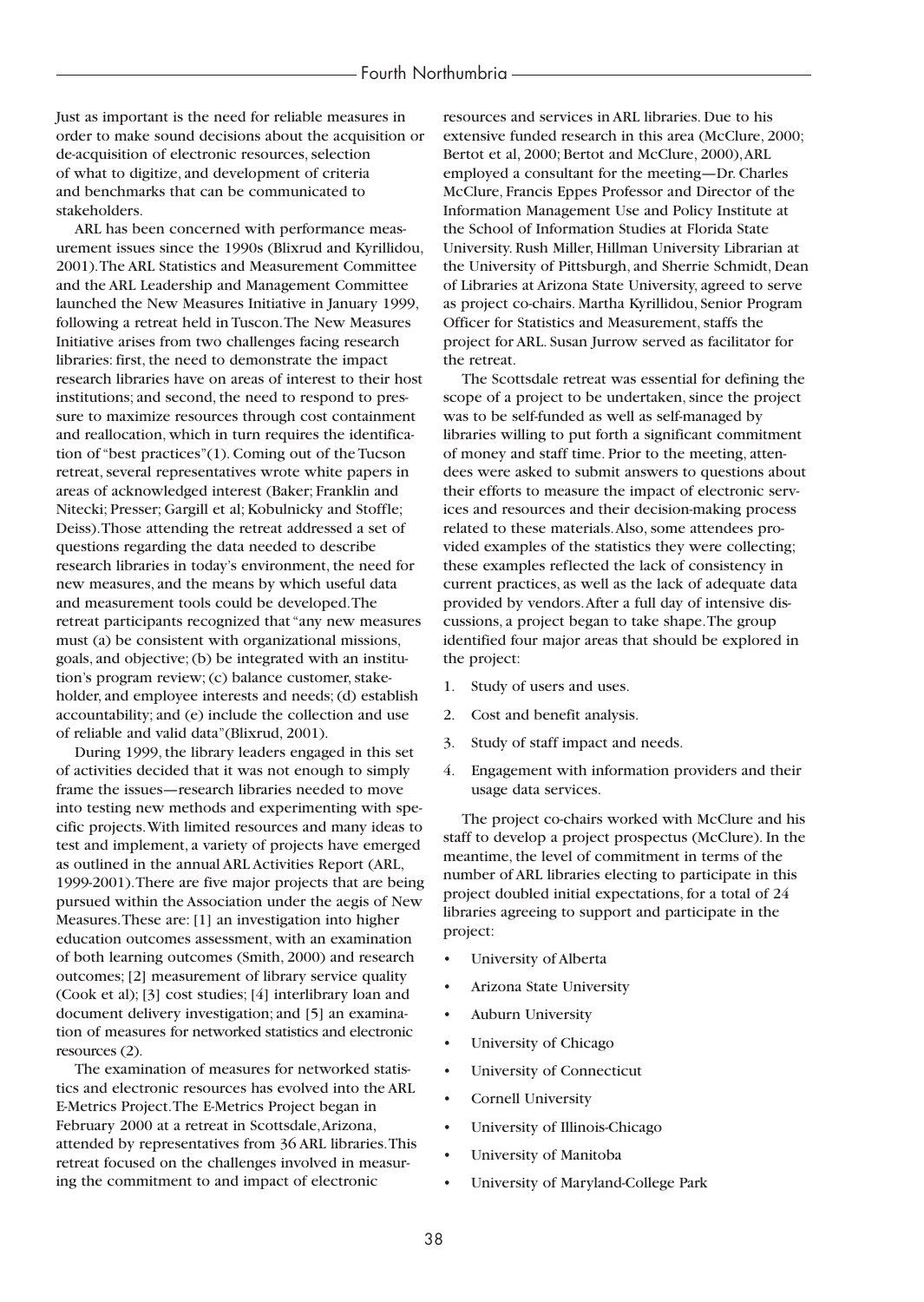- University of Massachusetts
- University of Nebraska-Lincoln
- University of Notre Dame
- University of Pennsylvania
- Pennsylvania State University
- University of Pittsburgh
- Purdue University
- University of Southern California
- Texas A&M University
- Virginia Polytechnic Institute & State University (Virginia Tech)
- University of Western Ontario
- University of Wisconsin-Madison
- Yale University
- Library of Congress
- The New York Public Library, the Research Libraries

The project was formalized as the E-Metrics Project and a formal contract was negotiated with the Information Use Management and Policy Institute at Florida State University to accomplish the three phases of deliverables outlined below:

- Phase One: A knowledge inventory of ARL libraries and the organization of a Working Group on Database Vendor Statistics. Phase Two: Statistics and performance measures to collect and analyze data collected within libraries or provided by vendors.
- Phase Three: An outline of a proposal for measuring outcomes of electronic resources, to be funded separately.

The Phase One Report (Shim et al, 2000) was submitted to ARL on 7 November 2000. In this report, McClure and the Institute staff report their findings from their collection of data related to the current state-of-the-art within ARL libraries in measuring electronic information resources and services.Their data was gathered using survey questionnaires as well as site visits to several libraries that were considered advanced in this area after an analysis of the surveys.

The survey responses revealed a wide range of data collection and use activities among the 24 project participants.The most consistently collected and used data related to patron-accessible resources and costs. Data related to use and users was collected less often since vendors provide much of the data collected and it is not kept in-house. Collected data was used primarily

when making acquisitions decisions. Not surprisingly, the largest impediment to survey respondents lay in the lack of consistent and comparable statistics from database vendors.

Site visits were conducted at Virginia Tech, the University of Pennsylvania,Yale University, and the New York Public Library.These visits documented current practices and clarified survey responses.Again it was clear that a lack of standardized reporting practices makes it difficult to collect and analyze data.

Another aspect of Phase One was the organization of a working group to deal with vendor-supplied statistics.This working group met with 12 major vendors for ARL libraries in order to explore issues related to the perceived lack of consistency in vendor statistics and to solicit vendors' assistance in developing and fieldtesting standard data elements.The vendors who accepted the invitation to participate in the meeting include:

| Academic Press/IDEAL Gale Group OCLC/FirstSearch |              |               |
|--------------------------------------------------|--------------|---------------|
| <b>Bell &amp; Howell</b>                         | <b>ISTOR</b> | Ovid          |
| <b>EBSCO</b>                                     | Lexis-Nexis  | SilverPlatter |
| Elsevier/ScienceDirect netLibrary                |              |               |

As the project entered Phase Two, the focus shifted to the definition and testing of data elements.Without solid and comparable data, measurement would be less helpful and meaningful in the long run. It was becoming clear that the project framers had underestimated the complexity of the issues and challenges. It also became clear that this project was one of many being undertaken in the United States and in other countries to accomplish similar if not the same goals.

A number of projects designed to improve the availability of consistent and comparable statistical data about electronic resources and services have been undertaken over the past several years.All of these projects are related, in one way or another, to the E-Metrics Project. However, none of them duplicated the ARL effort in terms of goals and timeframes.The project co-chairs undertook close communication links and collaboration with these projects. These projects are:

- European Commission EQUINOX Project (3)
- Publishing and Library Solutions Committee (PALS) Working Group on Online Vendor Usage Statistics (UK)
- International Coalition of Library Consortia (ICOLC) review of ICOLC *Guidelines for Statistical Measures of Usage of Web-based Indexed, Abstracted, and Full-Text Resources*
- National Commission on Libraries and Information Science (NCLIS) project to standardize online database usage statistics and reporting mechanisms (public libraries)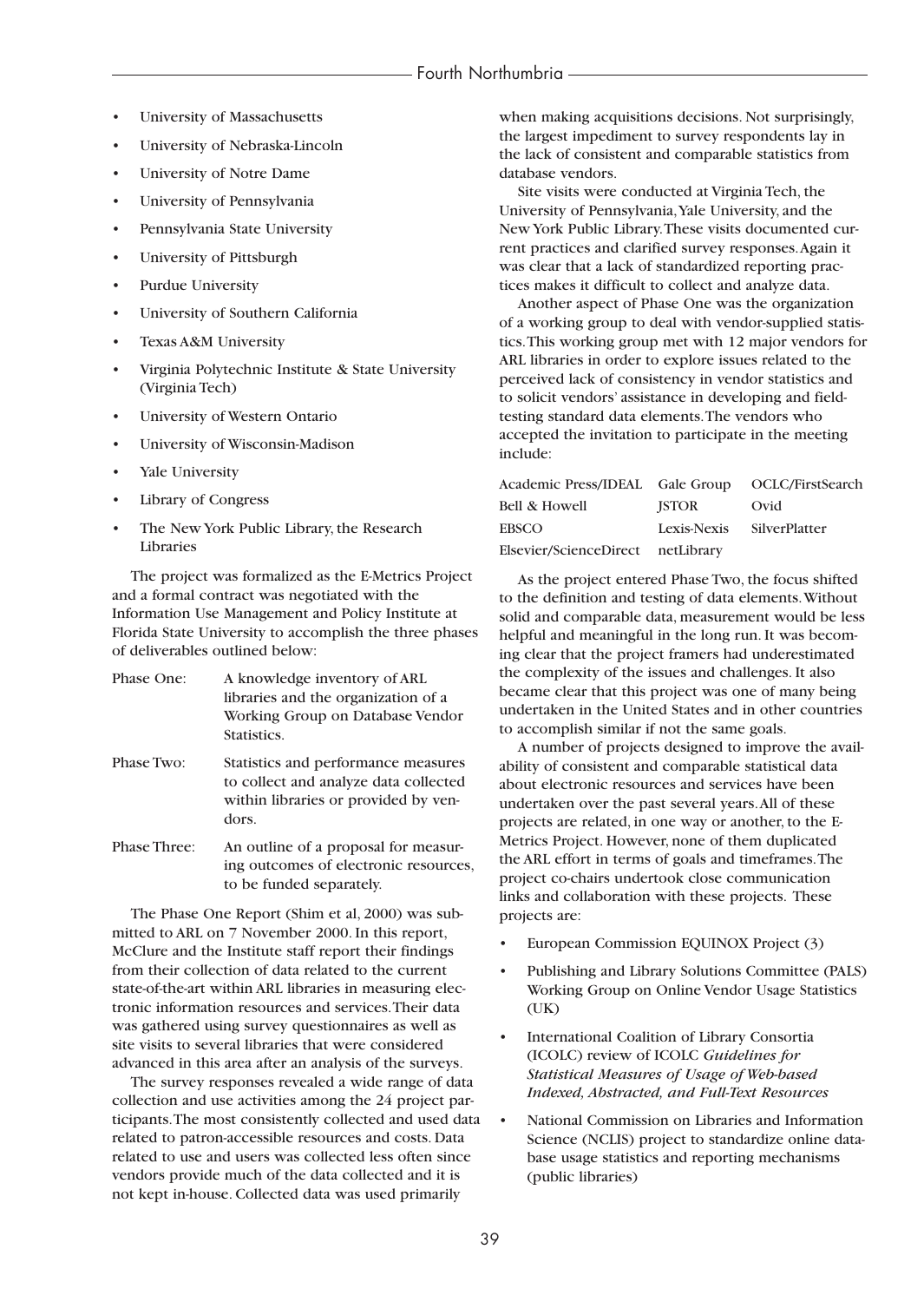- Institute of Museum and Library Services (IMLS) project to develop national network online statistics and performance measures for public libraries
- Council on Library and Information Resources (CLIR) report by consultant Judy Luther related to network statistics (Luther, 2000)
- NISO Forum on Performance Measures and Statistics (4)

During Phase Two of the project, statistical data elements were discussed within the Vendor Statistics Working Group and with participants at various meetings held at CNI,ALA, and other meeting opportunities. The consultants worked with participants to develop a set of measures to be tested in the field.These included statistical elements from vendors – worked out as a separate trial with 12 vendors – and internal library statistics to be collected by library staff.

A total of 18 measures were agreed upon for adoption as a field test.These elements were grouped into categories and included:

- 1. **Information Content.** This category includes elements such as the number of electronic full-text journals or reference sources to which a library subscribes. It also includes virtual "visits" to the library's electronic resources and the percentage of all monographs represented by electronic books, among other elements.
- 2. **Information Services.** These elements measure usage of library digital collections as well as the percentage of reference and other transactions that are digitally based.
- 3. **Technical Infrastructure.** Technical infrastructure is measured in terms of the cost of digital collections along with support costs and management information, such as the expenditures for electronic journals and books and other components.

An effort to field-test vendor statistics in selected libraries was also underway.This effort was designed not only to collect and analyze data elements that are agreed upon and consistent with the ICOLC Guidelines (ICOLC, 1998), but to gather information related to the vendor's definition and compilation of these data. Judging from the work so far, vendors have varying methodologies and internal processes, which affect the consistency and standardization of data provided. Each vendor defines a search and retrieval set differently, which dramatically affects the statistics provided. It is safe to say that, until now, comparing the data from one vendor with that of a second vendor was unreliable and misleading. One benefit of this project will be to assist vendors and libraries alike in standardizing data element definitions to gain more consistency across the data.

Internal data elements were field-tested in 13 libraries (including the University of Texas, which is not a participant in the project, but agreed to assist with the field testing, as Sue Phillips was serving in a liaison role between the ARL project and the ICOLC revision of the related guideline).Along with the data itself, these libraries were asked to track the amount of effort expended in providing the data.There was little consistency in the number of staff hours reported—it ranged from 3 to 167 hours. Much of the variance can be explained by the variability of infrastructure and experience within ARL libraries in maintaining data such as these. Libraries that are already engaged in collecting and analyzing usage and management data related to electronic resources found it easier to adapt to this field-test; those with little history or experience found it much more difficult to comply.

Libraries in the field test were also asked to analyze how useful they felt the collected data would be to them. Overall, libraries clearly saw these measures as good things to have in the absence of more detailed data.

The field-testing of these data elements was critical to a better understanding of the challenges and issues facing research libraries in systematizing e-metrics.This kind of data collection does not derive from traditional library structures, such as acquisitions, accounting, and cataloging, or from other information systems in place in libraries. Few ARL libraries have a system in place for managing electronic resources, although the number is growing.Additionally, many of the definitions and procedures for collecting this data during the field test varied from current practices within the participating libraries, although one major outcome of the project will be to develop a more standardized mechanism for gathering data. Defining changing concepts such as electronic books or full-text retrievals is painfully difficult and the distinctions among various resource types can often be arbitrary and fluid.And, of course, in ARL libraries, electronic resources are often dispersed throughout a large institution and are not centrally managed, making data difficult to collect centrally.

The field test allowed the project managers and consultants to refine the data elements further.The Phase Two report proposes a refined set of measures for implementation on an ongoing basis (Bertot et al 2001).These elements include measures of the nature and size of the digital resources available within an institution, the cost of providing these resources by category, and the amount of activity documenting the use of these resources.The report from Phase Two is available on the Web and has been distributed to all ARL member libraries. It includes a procedures manual that provides ARL libraries with definitions and techniques for collecting standardized data related to electronic resources; these definitions and techniques will guide ARL libraries in the implementation of ongoing data collection relating to electronic resources measures. It is anticipated that these data elements will not be static – as the traditional ones have tended to be –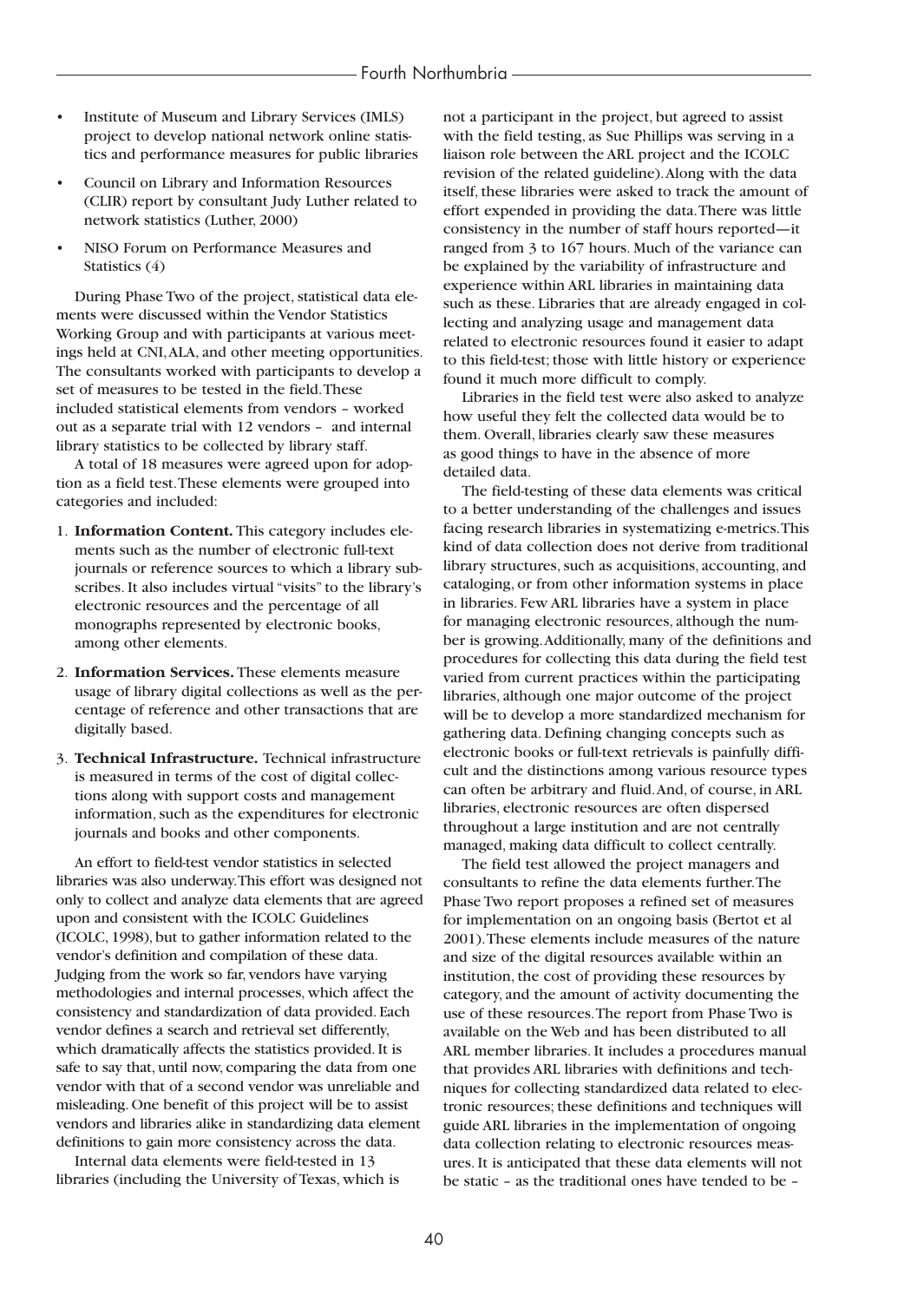but subject to continuous change.This is, after all, the nature of the networked environment.

From the outset of the E-Metrics Project, libraries looked beyond the development of metrics to the development of outcomes measures. Simple data is not sufficient to answer the question,"What difference does this tremendous outlay of resources make to the users of libraries?" Phase Three of the project is envisioned to study and recommend strategies and a framework for measuring outcomes, i.e., assessing the impact and value of electronic resources on user behavior and effectiveness.We all want to know what difference electronic resources make, not in terms of inputs, but in terms of outputs. Some people are asking, "Are we determined to get it right this time in terms of measuring important things rather than just convenient things?"The answer is probably that we always wanted to get it right and we always did what we thought was the right thing; yet, what is right may differ from context to context.There is often a scientific positivism associated with statistics and measures that can sometimes blind us to the emerging context and uniqueness of specific environments.Vice versa, one could argue that too much emphasis on the uniqueness of a local context fosters an isolationist attitude that may not be appropriate for a highly interconnected information environment with global dimensions that are changing, shifting, and affecting all libraries in similar ways.

The consultants working on this project have presented the results of Phase Two with some analysis of the strategy ARL might follow to achieve this higher level of institutional outcomes investigation. However, outcomes assessment is viewed as being a separate project, for which additional funding and time will be required.

# **Conclusion**

The ARL E-Metrics Project is a key development in the ongoing effort to quantify and better understand the impact of emerging information technologies on library collections and services. It has provided the Association with a new measurement model – to which individual libraries have committed significant resources and effort beyond the Association structure and budget – to further develop and test in Phase Three of the project.

It is difficult to overstate the hurdles encountered in carrying out what appeared at the outset to be a rather simple idea – collecting statistics on the effort ARL libraries are making to mount electronic resources and services.The problems of definition, reliability, and consistency of data provided by the vendor community alone are daunting. But they are matched equally by librarians' lack of agreement on what is important to collect, how to collect it, and how to use what is collected. Most libraries lack experience with the collection and analysis of data related to their investment in electronic resources.This is a new, emerging, and changing field and these issues are very complex and difficult to get a handle on.

However, in less than the two years to which participants committed their funds and support, the project is producing a viable and implementable program of data collection related to electronic networked resources in ARL libraries.This accomplishment is to the credit of the directors and staff of these 24 libraries; it is also largely due to the expertise and hard work of the director and staff of the Information Use Management and Policy Institute at Florida State University.

In developing e-metrics, libraries are only part of a larger networked community concerned with similar issues. Some libraries are concerned with the competition presented by Internet search engines, gateways, and portals. Some libraries feel the need to demonstrate large numbers of web hits and other e-metrics to justify their investment in electronic resources.Yet, no matter how large an electronic library is, it is doubtful that it will ever receive more web hits than popular search engines, gateways, and portals such as Yahoo and Google. Libraries, though, have much more valuable resources to offer than do any Internet search engine – it is our challenge to try to measure these contributions.

# **References**

- Association of Research Libraries, *ARL Activities Reports 1999-2001* Washington, D.C.:Association of Research Libraries
- Association of Research Libraries (2001) *ARL Supplementary Statistics 1999-2000.* Washington, D.C.:Association of Research Libraries <http://www.arl.org/stats/arlstat/#sup>
- Baker, Shirley,"Ease and Breadth of Access" <http://www.arl.org/stats/program/Access.pdf>
- Bertot, John Carlo; Dagli,Arif; Fraser, Bruce T.; Leahy, Emily H.; McClure, Charles R.; and Shim,Wonsik "Jeff" (2001) *Measures and Statistics for Research Library Networked Services: Procedures and Issues: ARL E-Metrics Phase II Report.* Washington, D.C.: Association of Research Libraries <http://www.arl.org/stats/newmeas/emetrics/ phasetwopreface.pdf>
- Bertot, John Carlo and McClure, Charles R. (2000) *Developing National Data Collection Models for Public Library Network Statistics and Performance Measures.* Funded by the National Institute of Museum and Library Service <http://slis-two.lis.fsu. edu/~cmcclure/IMLS.html>